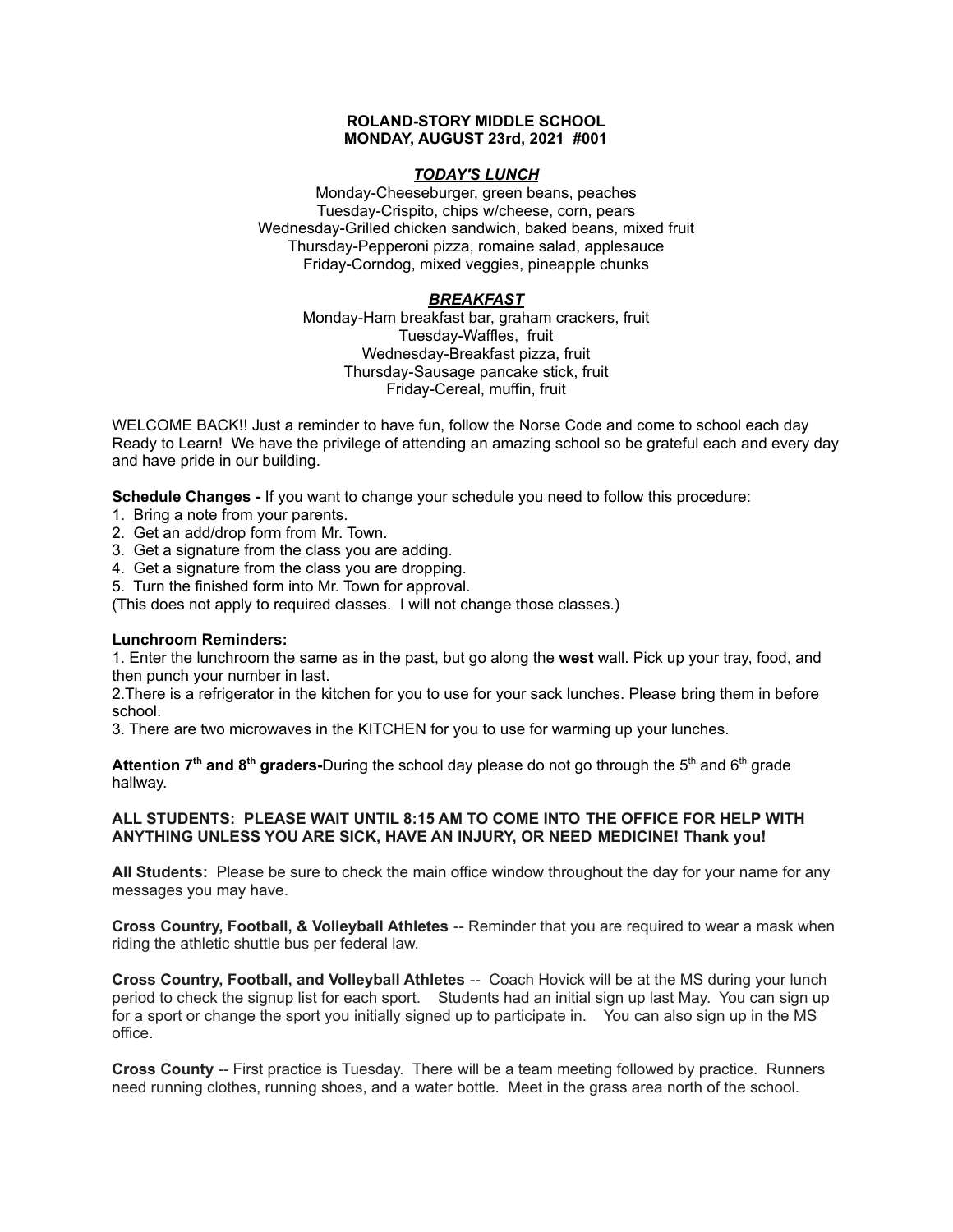**Volleyball** -- Team Meeting on Tuesday. First Practice is Wednesday.

**Football** -- Equipment Checkout on Monday. First full practice is on Tuesday.

**If you ride a bike to school,** be sure to park your bike in the racks provided. This should be done at the elementary and high school buildings, as well as here at the middle school. Do not park bikes in the lot north of the building.

**Student Drop-Off**- Reminder to those that ride to school with parents that our drop off is on the NORTH side of our building. Please use the sidewalks in this new area.

**7 th and 8 th Grade Roland Rural Bus Room** please report to Mrs. Alonzo's room at 3:30.

**Reminder to all students attending middle school and high school events:** Please come to watch the event and **NOT** be running around. Remember to demonstrate the Norse Code positively cheering for both teams.

### **Quote of the Week:**

Life is tough. Show up anyways. Show up every day. But don't think you have to show up alone. We're better together. Unknown

# **R-S MS PRACTICE / SHUTTLE SCHEDULE CROSS COUNTRY, FOOTBALL, VOLLEYBALL**

#### **AUGUST 23 - 27**

# **CROSS COUNTRY & VOLLEYBALL -- SHUTTLE @ 5:15 P.M. FOOTBALL -- SHUTTLE @ 5:35 P.M.**

#### **MONDAY, AUGUST 23 -- Football Shuttle @ 5:00 (Monday only)**

| <b>Cross Country</b> | No Practice |                                                               |  |
|----------------------|-------------|---------------------------------------------------------------|--|
|                      |             | Football Equipment Checkout -- 3:45 - 5:00 (SC players first) |  |
| Volleyball           |             | No Practice                                                   |  |

| <b>TUESDAY, AUGUST 24</b>   | SHUTTLE @ 5:00 on Tuesday only |                              |  |  |  |
|-----------------------------|--------------------------------|------------------------------|--|--|--|
| <b>Cross Country</b>        | $3:35 - 5:00$                  | <b>Team Meeting/Practice</b> |  |  |  |
| Football                    | $3:45 - 5:20$                  |                              |  |  |  |
| Volleyball                  | $3:35 - 4:30$                  | Team Meeting only            |  |  |  |
| <b>WEDNESDAY, AUGUST 25</b> |                                |                              |  |  |  |
| <b>Cross Country</b>        | $3:45 - 5:00$                  |                              |  |  |  |
| Football                    | $3:45 - 5:20$                  |                              |  |  |  |
| Volleyball                  | $3:45 - 5:05$                  |                              |  |  |  |
| <b>THURSDAY AUGUST 26</b>   |                                |                              |  |  |  |
| <b>Cross Country</b>        | $3:45 - 5:00$                  |                              |  |  |  |
| Football                    | $3:45 - 5:20$                  |                              |  |  |  |
| Volleyball                  | $3:45 - 5:05$                  |                              |  |  |  |
| <b>FRIDAY, AUGUST 27</b>    |                                |                              |  |  |  |
| <b>Cross Country</b>        | $3:45 - 5:00$                  |                              |  |  |  |